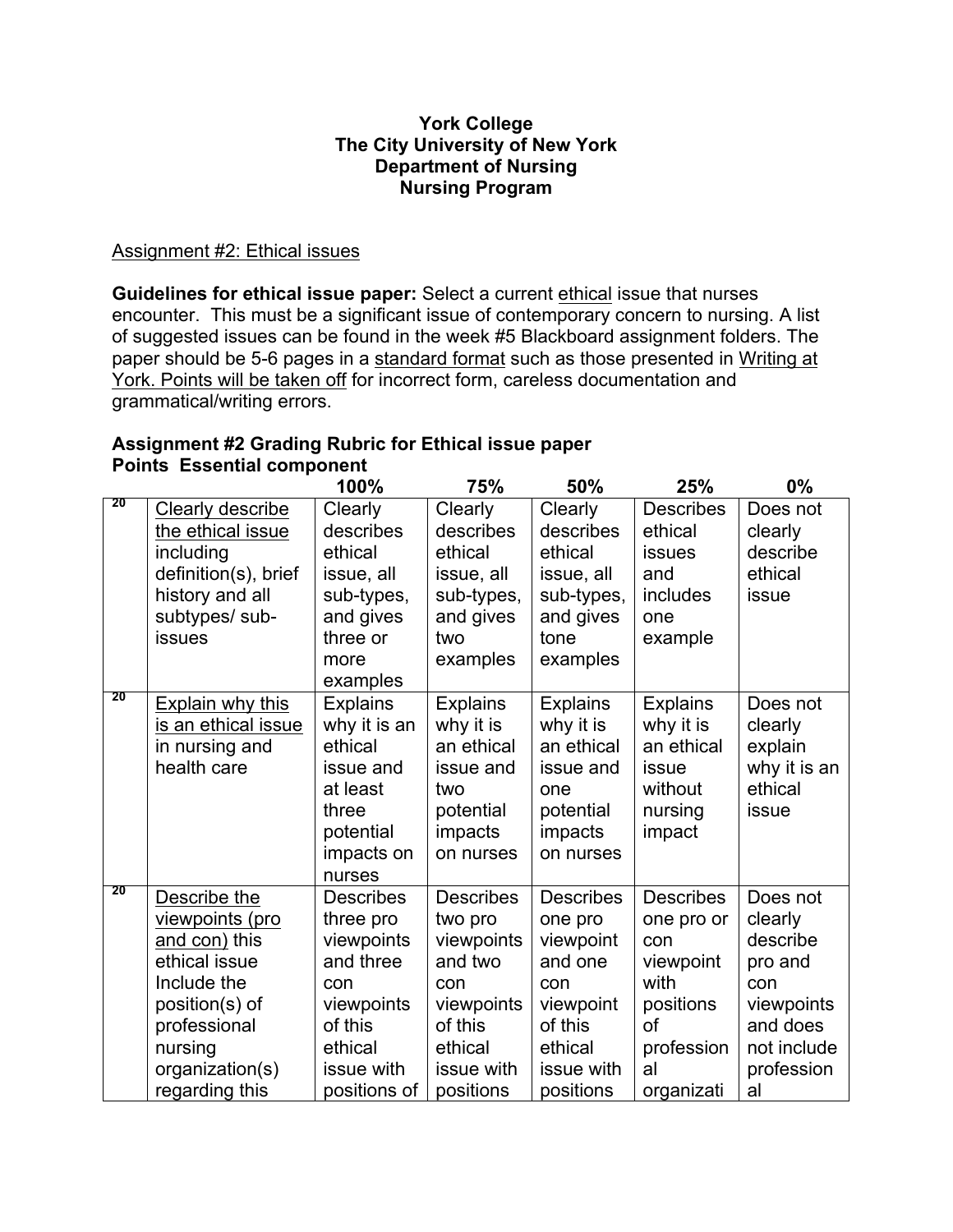|     | issue               | three or         | of two           | of one           | ons              | organizatio      |
|-----|---------------------|------------------|------------------|------------------|------------------|------------------|
|     |                     | more             | profession       | profession       |                  | n positions      |
|     |                     | profession       | al               | al               |                  |                  |
|     |                     | al               | organizati       | organizati       |                  |                  |
|     |                     | organizatio      | ons              | on               |                  |                  |
|     |                     | ns               |                  |                  |                  |                  |
| 20  | Choose one of       | <b>Explains</b>  | <b>Explains</b>  | <b>Explains</b>  | <b>Explains</b>  | Does not         |
|     | the viewpoints;     | personal         | personal         | personal         | personal         | clearly          |
|     | explain your        | position         | position         | position         | position         | explain          |
|     | position. Include,  | including at     | including        | including        | including        | personal         |
|     | in your             | least four       | three            | two              | one              | position on      |
|     | discussion,         | profession       | profession       | profession       | profession       | ethical          |
|     | professional        | al values        | al values        | al values        | al values        | issue            |
|     | values as           | from Code        | from Code        | from             | from Code        | and/or           |
|     | expressed in        | of ethics        | of ethics        | Code of          | of ethics        | does not         |
|     | codes of ethics     |                  |                  | ethics           |                  | connect to       |
|     | and other           |                  |                  |                  |                  | Code of          |
|     | professional        |                  |                  |                  |                  | ethics           |
|     | documents. Be       |                  |                  |                  |                  |                  |
|     | certain to include  |                  |                  |                  |                  |                  |
|     | documentation       |                  |                  |                  |                  |                  |
| 20  | Identify specific   | <b>Describes</b> | <b>Describes</b> | <b>Describes</b> | <b>Describes</b> | <b>Describes</b> |
|     | ways that nurses    | five or          | four             | three            | two              | one              |
|     | collectively, could | more             | strategies       | strategies       | strategies       | strategy to      |
|     | further enhance     | strategies       | to               | to               | to               | promote          |
|     | ethical nursing     | to promote       | promote          | promote          | promote          | ethical          |
|     | practice on a daily | ethical          | ethical          | ethical          | ethical          | nursing          |
|     | basis. (Take this   | nursing          | nursing          | nursing          | nursing          | practice         |
|     | opportunity to be   | practice         | practice         | practice         | practice         |                  |
|     | creative and        |                  |                  |                  |                  |                  |
|     | identify what you   |                  |                  |                  |                  |                  |
|     | might do to         |                  |                  |                  |                  |                  |
|     | facilitate ethical  |                  |                  |                  |                  |                  |
|     | nursing practice)   |                  |                  |                  |                  |                  |
| 100 | <b>TOTAL</b>        |                  |                  |                  |                  |                  |

## **Course Policies Regarding Written Work:**

- • Students are required and must adhere to the use of APA style (Publication Manual of the American Psychological Association). Note: The latest edition ( $6<sup>th</sup>$ ).
- • All written assignments must be submitted on the due date. **Late papers will not be accepted and a zero will be given for that assignment.** There will be strict adherence to this policy with no exceptions.
- • 20% of the overall grade for each written assignment will be based on the communication skills and written convention. This includes grammar, spelling,